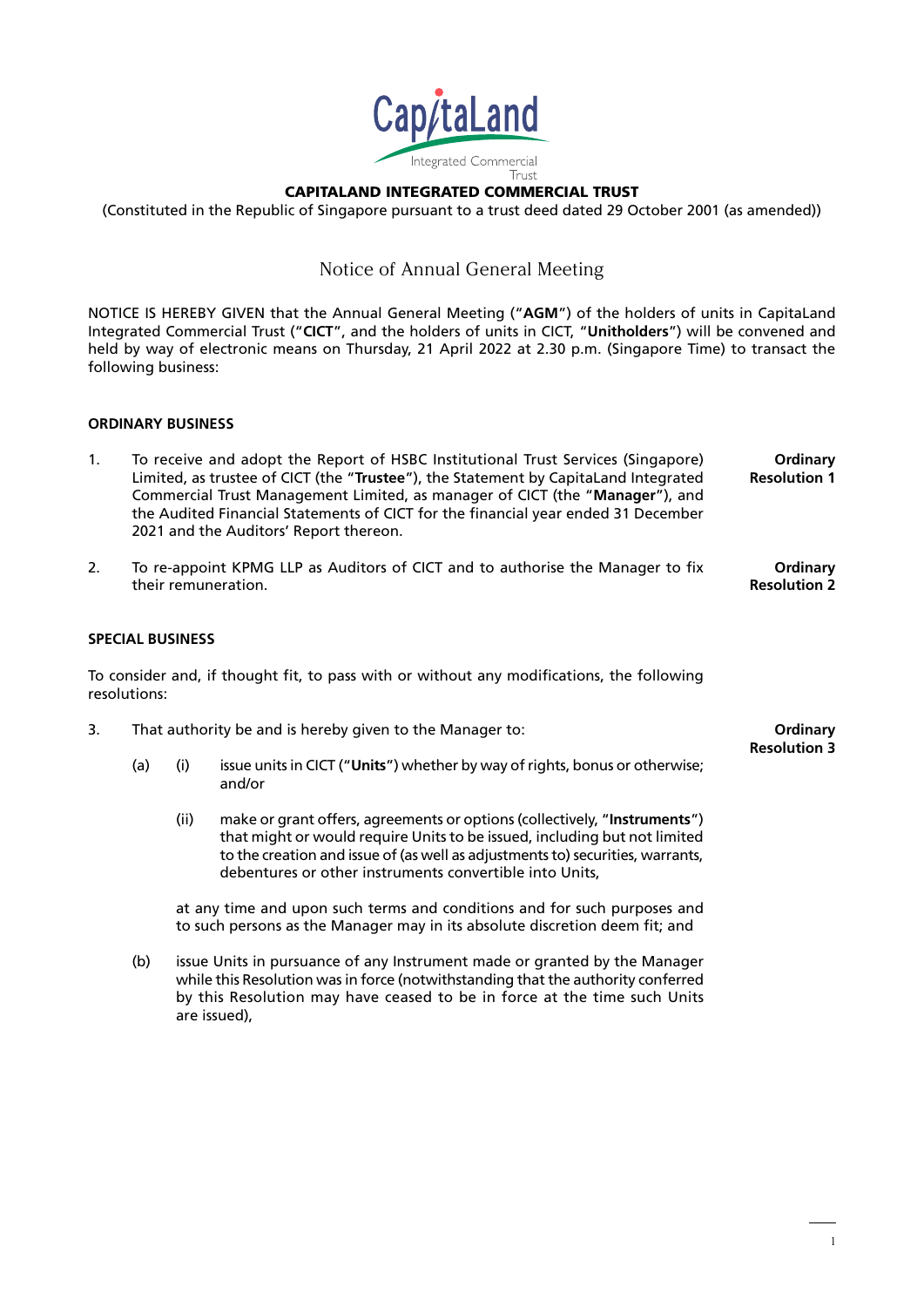provided that:

- (1) the aggregate number of Units to be issued pursuant to this Resolution (including Units to be issued in pursuance of Instruments made or granted pursuant to this Resolution) shall not exceed fifty per cent. (50.0%) of the total number of issued Units (as calculated in accordance with sub-paragraph (2) below), of which the aggregate number of Units to be issued other than on a *pro rata*  basis to Unitholders (including Units to be issued in pursuance of Instruments made or granted pursuant to this Resolution) shall not exceed twenty per cent. (20.0%) of the total number of issued Units (as calculated in accordance with sub-paragraph (2) below);
- (2) subject to such manner of calculation as may be prescribed by Singapore Exchange Securities Trading Limited (the "**SGX-ST**") for the purpose of determining the aggregate number of Units that may be issued under sub-paragraph (1) above, the total number of issued Units shall be based on the total number of issued Units at the time this Resolution is passed, after adjusting for:
	- (a) any new Units arising from the conversion or exercise of any convertible securities or Unit options or vesting of Unit awards which were issued and are outstanding or subsisting at the time this Resolution is passed; and
	- (b) any subsequent bonus issue, consolidation or subdivision of Units;
- (3) in exercising the authority conferred by this Resolution, the Manager shall comply with the provisions of the Listing Manual of the SGX-ST for the time being in force (unless such compliance has been waived by the SGX-ST) and the trust deed dated 29 October 2001 constituting CICT (as amended) (the "**Trust Deed**") for the time being in force (unless otherwise exempted or waived by the Monetary Authority of Singapore);
- (4) (unless revoked or varied by the Unitholders in a general meeting) the authority conferred by this Resolution shall continue in force until (i) the conclusion of the next annual general meeting of CICT or (ii) the date by which the next annual general meeting of CICT is required by applicable laws and regulations or the Trust Deed to be held, whichever is earlier;
- (5) where the terms of the issue of the Instruments provide for adjustment to the number of Instruments or Units into which the Instruments may be converted in the event of rights, bonus or other capitalisation issues or any other events, the Manager is authorised to issue additional Instruments or Units pursuant to such adjustment notwithstanding that the authority conferred by this Resolution may have ceased to be in force at the time the Instruments or Units are issued; and
- (6) the Manager and the Trustee be and are hereby severally authorised to complete and do all such acts and things (including executing all such documents as may be required) as the Manager or, as the case may be, the Trustee may consider expedient or necessary or in the interests of CICT to give effect to the authority conferred by this Resolution.

*(Please see Explanatory Note 1)*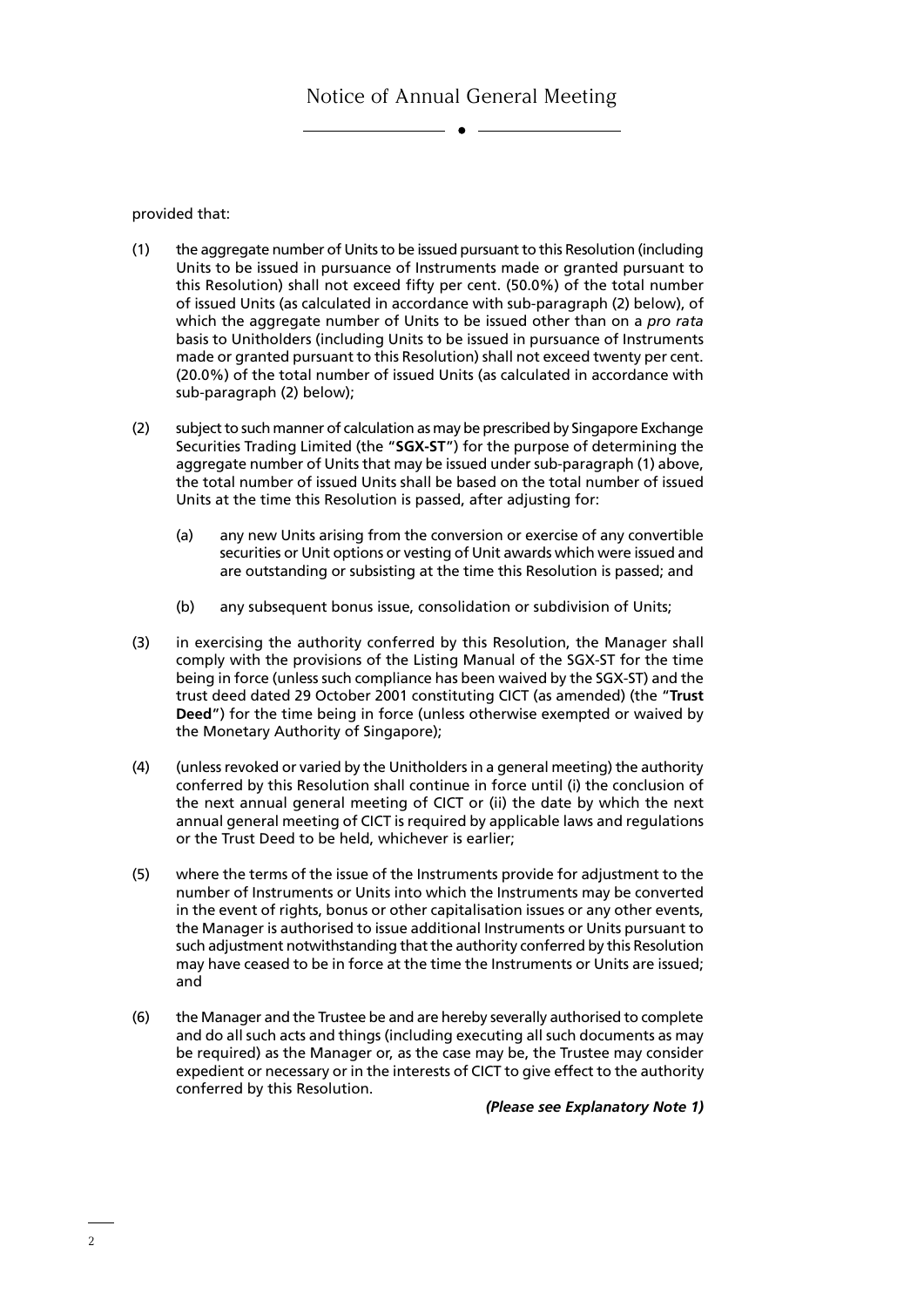4. That:

**Ordinary Resolution 4**

- (a) the exercise of all the powers of the Manager to repurchase issued Units for and on behalf of CICT not exceeding in aggregate the Maximum Limit (as hereafter defined), at such price or prices as may be determined by the Manager from time to time up to the Maximum Price (as hereafter defined), whether by way of:
	- (i) market repurchase(s) on the SGX-ST and/or, as the case may be, such other stock exchange for the time being on which the Units may be listed and quoted; and/or
	- (ii) off-market repurchase(s) (which are not market repurchase(s)) in accordance with any equal access scheme(s) as may be determined or formulated by the Manager as it considers fit in accordance with the Trust Deed,

and otherwise in accordance with all applicable laws and regulations including the rules of the SGX-ST or, as the case may be, such other stock exchange for the time being on which the Units may be listed and quoted, be and is hereby authorised and approved generally and unconditionally (the "**Unit Buy-Back Mandate**");

- (b) (unless revoked or varied by the Unitholders in a general meeting) the authority conferred on the Manager pursuant to the Unit Buy-Back Mandate may be exercised by the Manager at any time and from time to time during the period commencing from the date of the passing of this Resolution and expiring on the earliest of:
	- (i) the date on which the next annual general meeting of CICT is held;
	- (ii) the date by which the next annual general meeting of CICT is required by applicable laws and regulations or the provisions of the Trust Deed to be held; or
	- (iii) the date on which repurchases of Units by the Manager pursuant to the Unit Buy-Back Mandate are carried out to the full extent mandated;
- (c) in this Resolution:

"**Average Closing Price**" means the average of the closing market prices of the Units over the last five Market Days, on which transactions in the Units were recorded, immediately preceding the date of the market repurchase or, as the case may be, the date of the making of the offer pursuant to the off-market repurchase, and deemed to be adjusted for any corporate action that occurs during the relevant five Market Days and the date of the market repurchase or, as the case may be, the date of the making of the offer pursuant to the off-market repurchase;

"**date of the making of the offer**" means the date on which the Manager makes an offer for an off-market repurchase, stating therein the repurchase price (which shall not be more than the Maximum Price for an off-market repurchase calculated on the foregoing basis) for each Unit and the relevant terms of the equal access scheme for effecting the off-market repurchase;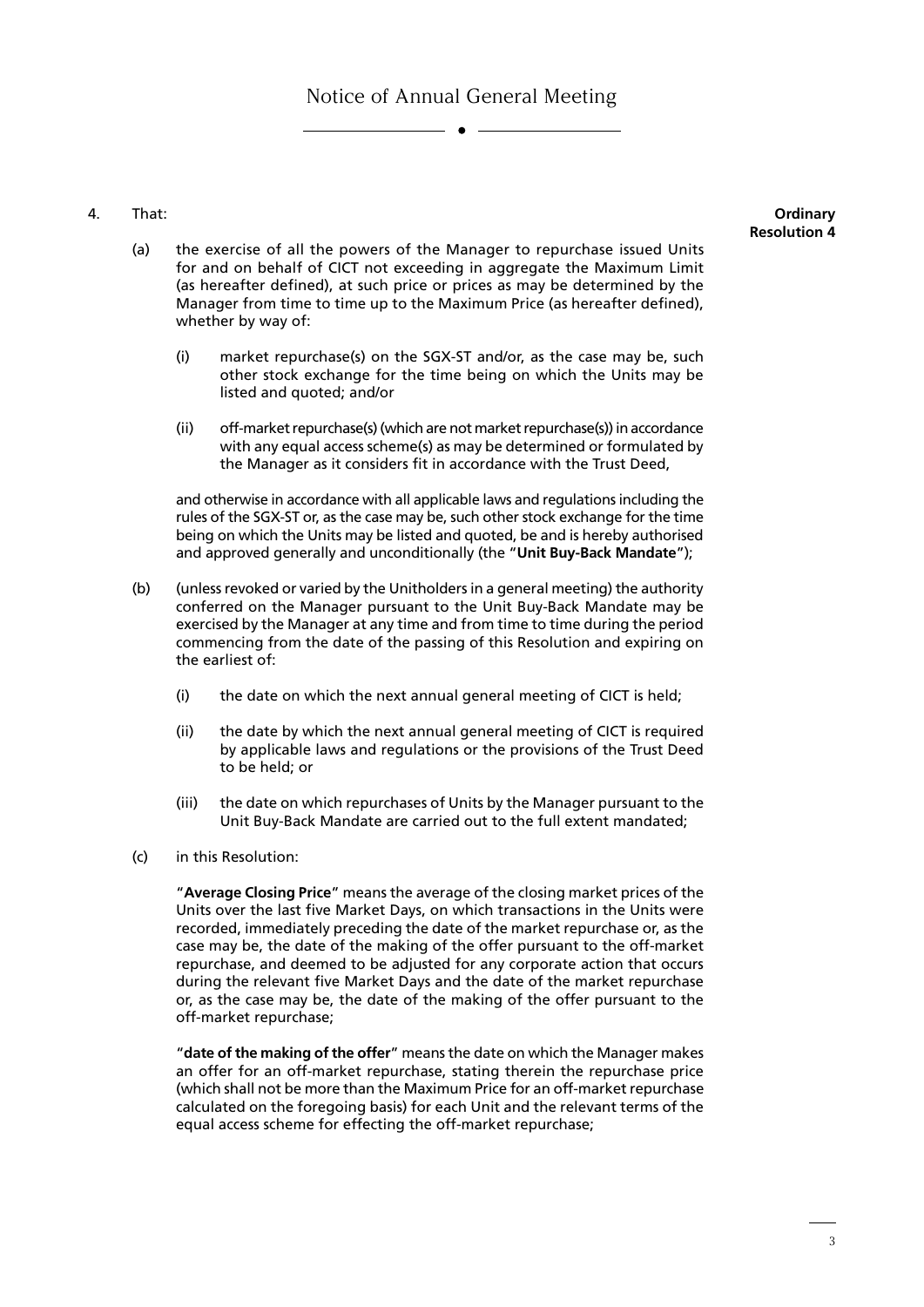"**Market Day**" means a day on which the SGX-ST and/or, as the case may be, such other stock exchange for the time being on which the Units may be listed and quoted, is open for trading in securities;

"**Maximum Limit**" means that number of Units representing 1.0% of the total number of issued Units as at the date of the passing of this Resolution; and

"**Maximum Price**" in relation to a Unit to be repurchased, means the repurchase price (excluding brokerage, stamp duty, commission, applicable goods and services tax and other related expenses) which shall not exceed 105.0% of the Average Closing Price of the Units for both a market repurchase and an offmarket repurchase; and

(d) the Manager and the Trustee be and are hereby severally authorised to complete and do all such acts and things (including executing all such documents as may be required) as the Manager or, as the case may be, the Trustee may consider expedient or necessary or in the interests of CICT to give effect to the transactions contemplated and/or authorised by this Resolution.

*(Please see Explanatory Note 2)*

BY ORDER OF THE BOARD **CAPITALAND INTEGRATED COMMERCIAL TRUST MANAGEMENT LIMITED** (Registration Number: 200106159R) as manager of **CapitaLand Integrated Commercial Trust**

**LEE JU LIN, AUDREY** Company Secretary

**Singapore** 22 March 2022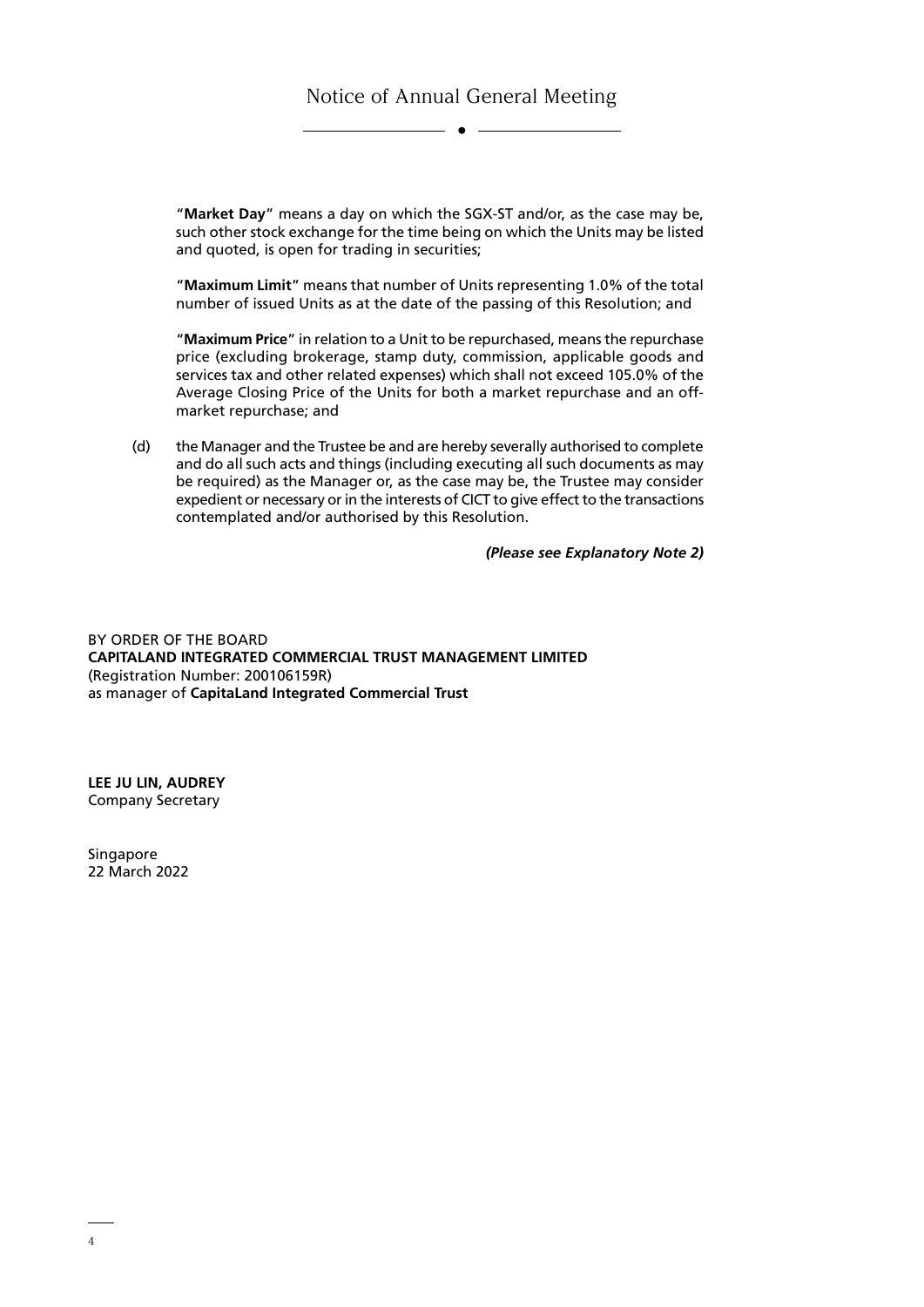#### **IMPORTANT NOTICE:**

1. Alternative arrangements for conduct of the AGM

The AGM is being convened, and will be held by way of electronic means pursuant to the COVID-19 (Temporary Measures) (Alternative Arrangements for Meetings for Companies, Variable Capital Companies, Business Trusts, Unit Trusts and Debenture Holders) Order 2020.

Printed copies of the Notice of AGM dated 22 March 2022 ("**Notice of AGM**") will not be sent to Unitholders. Instead, the Notice of AGM will be sent to Unitholders by electronic means via publication on CICT's website at https://investor.cict.com.sg/agm\_egm.html and will also be made available on the SGX website at https://www.sgx.com/securities/company-announcements.

**As a precautionary measure due to the current COVID-19 situation in Singapore, a Unitholder will not be able to attend the AGM in person.** Alternative arrangements relating to the conduct of the AGM, including:

- (a) attending the AGM via electronic means (including arrangements by which the meeting can be electronically accessed via live audio-visual webcast or live audio-only stream);
- (b) submitting questions to the Chairman of the Meeting in advance of, or live at, the AGM, and addressing of substantial and relevant questions in advance of, or live at, the AGM; and
- (c) voting at the AGM (i) live by the Unitholder or his/her/its duly appointed proxy(ies) (other than the Chairman of the Meeting) via electronic means; or (ii) by appointing the Chairman of the Meeting as proxy to vote on the Unitholder's behalf at the AGM,

are set out below. Any reference to a time of day is made by reference to Singapore time.

2. Pre-registration for the AGM

Unitholders, including CPF and SRS investors, will be able to observe and/or listen to the AGM proceedings through a live audio-visual webcast or live audio-only stream via their mobile phones, tablets or computers. In order to do so, they must pre-register for the AGM.

Unitholders, including CPF and SRS investors, can pre-register themselves or, where applicable, their appointed proxy(ies), for the AGM at the pre-registration website at https://investor.cict.com.sg/ agm\_egm.html from Tuesday, 22 March 2022 up to 2.30 p.m. on Tuesday, 19 April 2022 to enable the Manager to verify their status. Unitholders, including CPF and SRS investors, can refer to paragraphs 3 and 4 below for more information.

Unitholders, including CPF and SRS investors, can scan the Quick Response (QR) code to pre-register for the AGM.



Following the verification, authenticated Unitholders, including CPF and SRS investors, or, where applicable, their duly appointed proxy(ies) who have (or have been) pre-registered will receive an email confirming successful registration by 11.59 p.m. on Wednesday, 20 April 2022 which will contain unique user credentials as well as instructions on how to access the live audio-visual webcast or live audio-only stream of the AGM proceedings ("**Confirmation Email**").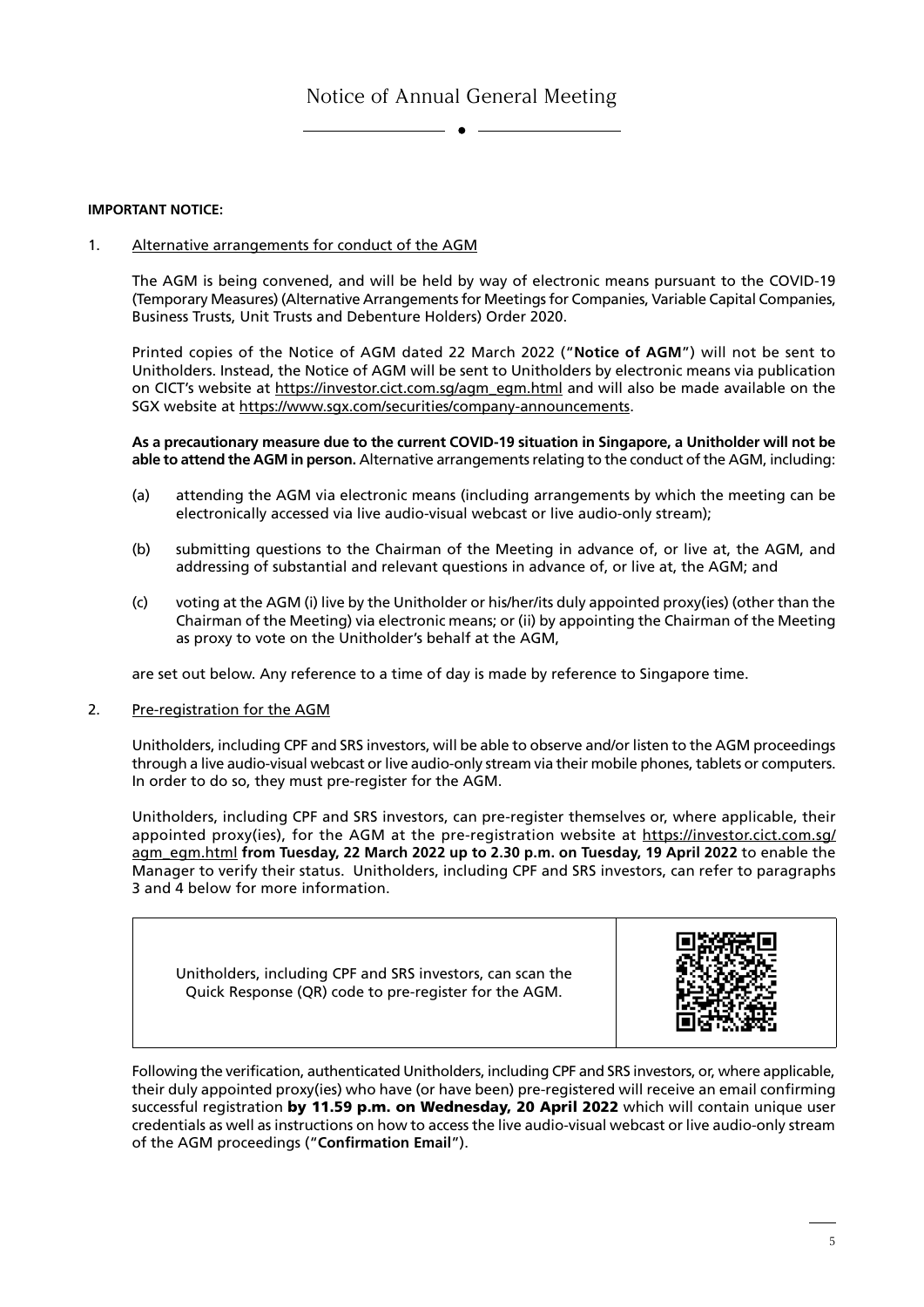Unitholders, including CPF and SRS investors, or, where applicable, their appointed proxy(ies) who have (or have been) pre-registered by the 19 April 2022 deadline but have not received the Confirmation Email by 11.59 p.m. on Wednesday, 20 April 2022 should immediately contact CICT's Unit Registrar, Boardroom Corporate & Advisory Services Pte. Ltd., at (65) 6536 5355 (during office hours) or via email at CICT@boardroomlimited.com.

If more than one pre-registration is submitted via the pre-registration website, the last submitted preregistration will override the previously submitted pre-registration(s) and instrument appointing a proxy(ies) (as applicable), and the Confirmation Email will be sent to only the authenticated Unitholder or, as the case may be, his/her/its duly appointed third party proxy(ies) (as applicable) as indicated in the last submitted pre-registration.

3. Question and answer

Unitholders, including CPF and SRS investors, can submit questions in advance of, or live at, the AGM.

#### *Submission of questions in advance of the AGM*

Unitholders, including CPF and SRS investors, can submit to the Chairman of the Meeting, substantial and relevant questions related to the resolutions to be tabled for approval at the AGM in advance of the AGM. Such questions must be received by the Manager no later than **2.30 p.m. on Monday, 11 April 2022**, and can be submitted in the following manner:

- (i) by post to the office of CICT's Unit Registrar, Boardroom Corporate & Advisory Services Pte. Ltd., at 1 Harbourfront Avenue, #14-07 Keppel Bay Tower, Singapore 098632;
- (ii) via the pre-registration website at https://investor.cict.com.sg/agm\_egm.html; or
- (iii) via email to the Manager at ask-us@cict.com.sg.

Unitholders, including CPF and SRS investors, who submit questions by post or via email must provide the following information for authentication:

- (i) the Unitholder's full name;
- (ii) the Unitholder's address; and
- (iii) the manner in which the Unitholder holds Units in CICT (e.g., via CDP, scrip, CPF and/or SRS).

#### *Ask questions live at the AGM*

Unitholders, including CPF and SRS investors, or, where applicable, their appointed proxy(ies) can also ask the Chairman of the Meeting substantial and relevant questions related to the resolutions to be tabled for approval at the AGM, live at the AGM, by typing in and submitting their questions through the live chat function via the audio-visual webcast platform.

Unitholders, including CPF and SRS investors, or, where applicable, their appointed proxy(ies), can ask questions live at the AGM. All must be pre-registered and authenticated.

Unitholders, including CPF and SRS investors, or, where applicable, their appointed proxy(ies) must access the AGM proceedings via the live audio-visual webcast in order to ask questions live at the AGM, and will not be able to do so via the audio-only stream of the AGM proceedings.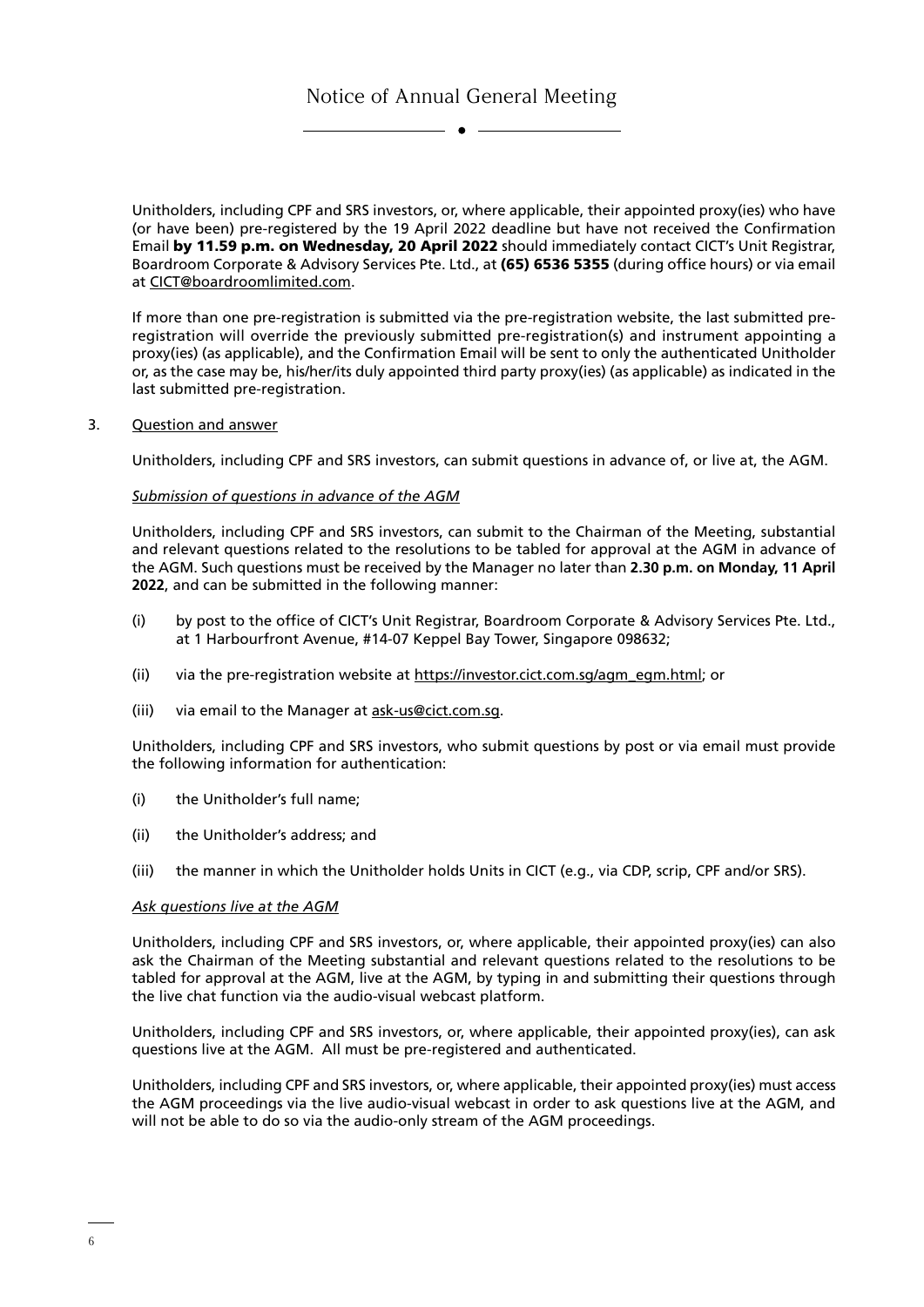### *Addressing questions*

The Manager's Chairman, Ms Teo Swee Lian, and Chief Executive Officer, Mr Tony Tan Tee Hieong will conduct the proceedings of the AGM and, together with the Chairman of the Audit Committee, Mrs Quek Bin Hwee, and senior management of the Manager, will address the substantial and relevant questions raised during the AGM which are related to the resolutions to be tabled for approval at the AGM.

The Manager will endeavour to address all substantial and relevant questions (which are related to the resolutions to be tabled for approval at the AGM) received in advance of the AGM from Unitholders, prior to or during the AGM. The Manager will publish the responses to those questions which the Manager will not be addressing during the AGM, on CICT's website and on SGXNet prior to the AGM. Where substantially similar questions are received, the Manager will consolidate such questions and consequently not all questions may be individually addressed.

The Manager will publish the minutes of the AGM on CICT's website and on SGXNet, and the minutes will include the responses to the substantial and relevant questions received from Unitholders which are addressed during the AGM.

#### 4. Vote live, or appoint proxy(ies) to vote, at the AGM

Unitholders who wish to exercise their voting rights at the AGM may:

- (a) (where such Unitholders are individuals) vote live via electronic means at the AGM or (whether such Unitholders are individuals or corporates) appoint a proxy(ies) (other than the Chairman of the Meeting) to vote live via electronic means at the AGM on their behalf; or
- (b) (whether such Unitholders are individuals or corporates) appoint the Chairman of the Meeting as their proxy to vote on their behalf at the AGM.

Unitholders who wish to appoint a proxy(ies) must submit an instrument appointing a proxy(ies) in accordance with (i) (if submitting an instrument of proxy by post or via email) the instructions on the Proxy Form; or (ii) if submitting an instrument of proxy via the pre-registration website) the instructions accompanying the online proxy appointment process.

#### *Vote live at the AGM*

Unitholders, including CPF and SRS investors, who wish to vote live via electronic means at the AGM must first pre-register themselves at the pre-registration website at https://investor.cict.com.sg/agm\_egm.html. CPF and SRS investors can refer to paragraph 5 below for more information.

Unitholders who wish to appoint a proxy(ies) (other than the Chairman of the Meeting) must, in addition to completing and submitting an instrument appointing a proxy(ies), pre-register their appointed proxy(ies) at the pre-registration website at https://investor.cict.com.sg/agm\_egm.html.

Unitholders, including CPF and SRS investors, or, where applicable, their appointed proxy(ies) must access the AGM proceedings via the live audio-visual webcast in order to vote live at the AGM, and will not be able to do so via the audio-only stream of the AGM proceedings.

### *Appointment of proxy(ies)*

A Unitholder who wishes to submit an instrument of proxy must complete and sign the Proxy Form, before submitting it in the manner set out below.

A Unitholder who is not a relevant intermediary (as defined below) is entitled to appoint not more than two proxies to attend, speak and vote at the AGM. Where such Unitholder's Proxy Form appoints more than one proxy, the proportion of the unitholding concerned to be represented by each proxy must be specified in the Proxy Form.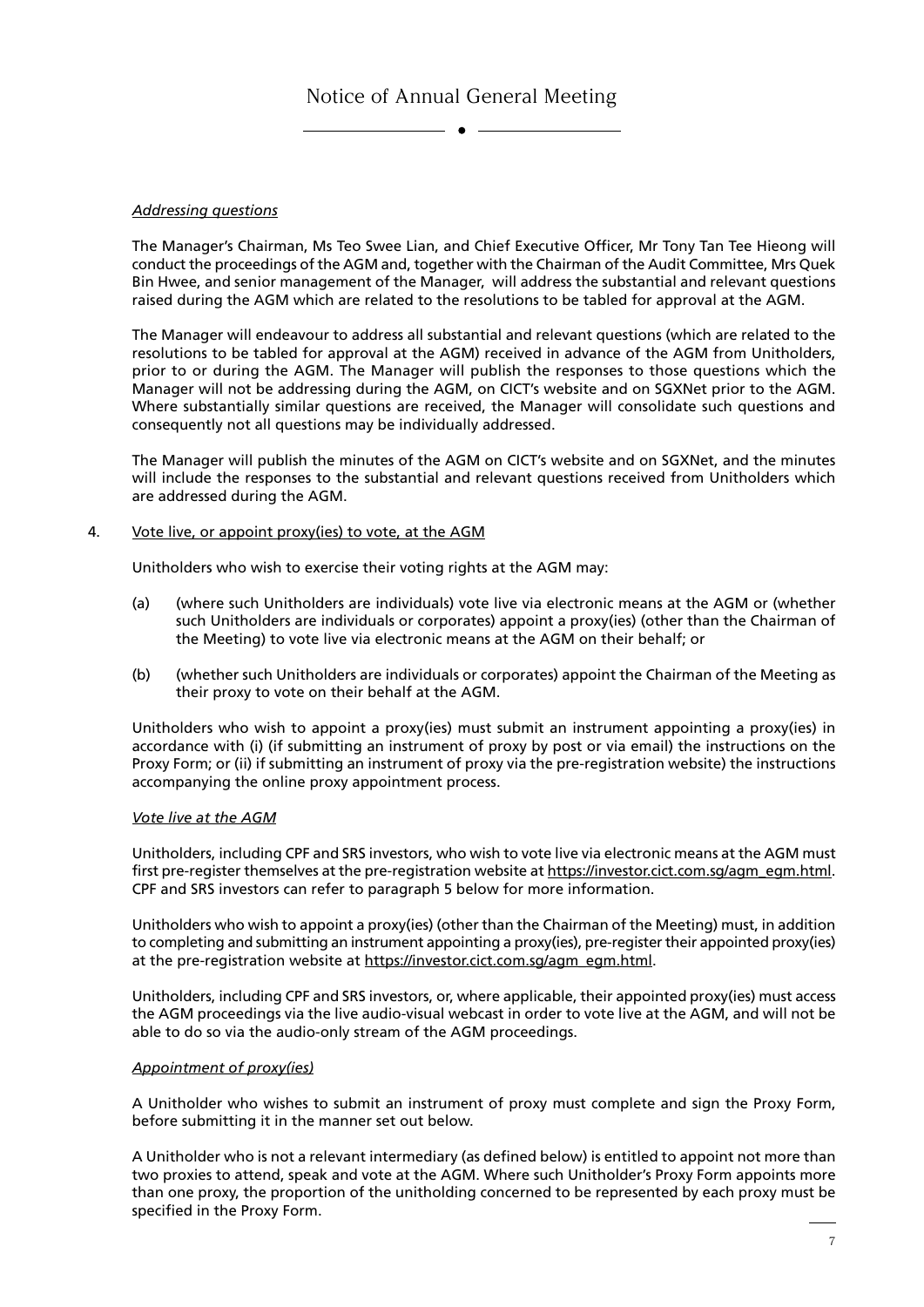A Unitholder who is a relevant intermediary is entitled to appoint more than two proxies to attend, speak and vote at the AGM, but each proxy must be appointed to exercise the rights attached to a different Unit or Units held by such Unitholder. Where such Unitholder's Proxy Form appoints more than two proxies, the number and class of Units held in relation to which each proxy has been appointed must be specified in the Proxy Form.

The Proxy Form can be downloaded from CICT's website at https://investor.cict.com.sg/agm\_egm.html or the SGX website at https://www.sgx.com/securities/company-announcements. Printed copies of the Proxy Form will not be sent to Unitholders.

A Unitholder who wishes to submit the Proxy Form must do so in the following manner:

- (a) if submitted by post, by completing and signing the Proxy Form, before lodging it at the office of CICT's Unit Registrar, Boardroom Corporate & Advisory Services Pte. Ltd., at 1 Harbourfront Avenue, Keppel Bay Tower, #14-07, Singapore 098632; or
- (b) if submitted electronically:
	- (i) via email, by completing and signing the Proxy Form, before attaching and sending a clear PDF copy of it to CICT's Unit Registrar at CICT@boardroomlimited.com; or
	- (ii) via the pre-registration website, by completing and authorising the appointment using the online proxy appointment process, through the pre-registration website at https://investor. cict.com.sg/agm\_egm.html,

in each case, **by 2.30 p.m. on 19 April 2022**, being 48 hours before the time fixed for the AGM.

**In view of the current COVID-19 situation in Singapore, Unitholders are strongly encouraged to submit completed Proxy Forms electronically via email or via the online process through the pre-registration website.**

5. Persons who hold Units through relevant intermediaries

Persons who hold Units in CICT through relevant intermediaries, other than CPF and SRS investors, and who wish to participate in the AGM by:

- (a) observing and/or listening to the AGM proceedings via live audio-visual webcast or audio-only stream;
- (b) submitting questions to the Chairman of the Meeting in advance of, or live at, the AGM; and/or
- (c) voting at the AGM (i) live via electronic means by being appointed as proxy by their relevant intermediary; or (ii) by appointing the Chairman of the Meeting as proxy to vote on their behalf at the AGM,

should contact the relevant intermediary through which they hold such Units as soon as possible in order for the necessary arrangements to be made for their participation in the AGM.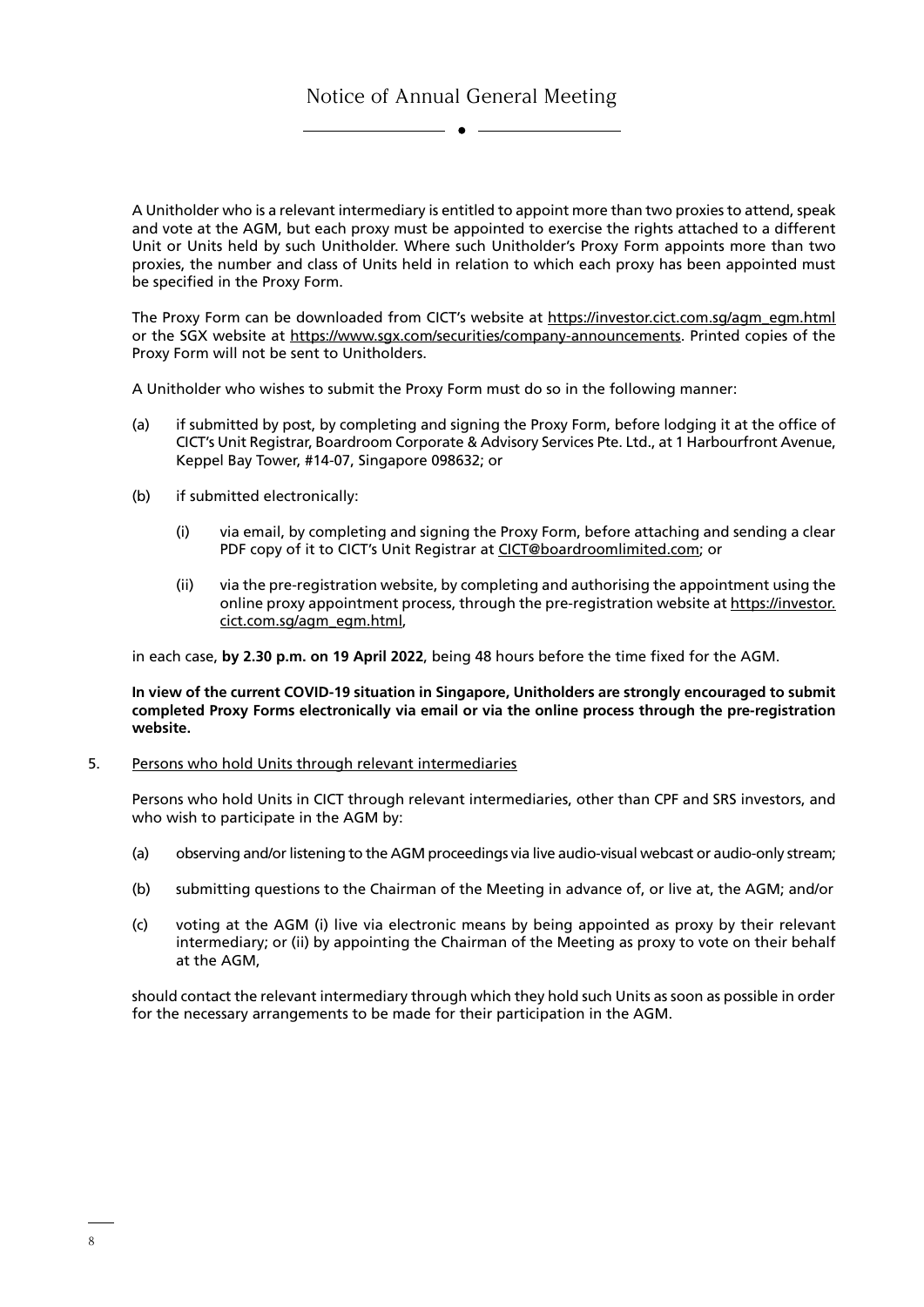CPF and SRS investors:

- (a) may vote live via electronic means at the AGM if they are appointed as proxies by their respective CPF Agent Banks or SRS Operators, and should contact their respective CPF Agent Banks or SRS Operators if they have any queries regarding their appointment as proxies; or
- (b) may appoint the Chairman of the Meeting as proxy to vote on their behalf at the AGM, in which case they should approach their respective CPF Agent Banks or SRS Operators to submit their votes by **5.00 p.m. on Friday, 8 April 2022**, being seven working days before the date of the AGM. For avoidance of doubt, CPF and SRS investors will not be able to appoint third party proxy(ies) (i.e., persons other than the Chairman of the Meeting) to vote live at the AGM on their behalf.

#### "relevant intermediary" means:

- (i) a banking corporation licensed under the Banking Act 1970, or a wholly owned subsidiary of such a banking corporation, whose business includes the provision of nominee services and who holds Units in that capacity;
- (ii) a person holding a capital markets services licence to provide custodial services for securities under the Securities and Futures Act 2001, and who holds Units in that capacity; or
- (iii) the Central Provident Fund Board ("**CPF Board**") established by the Central Provident Fund Act 1953, in respect of Units purchased under the subsidiary legislation made under that Act providing for the making of investments from the contributions and interest standing to the credit of members of the Central Provident Fund, if the CPF Board holds those Units in the capacity of an intermediary pursuant to or in accordance with that subsidiary legislation.
- 6. Other information
	- (a) Unitholders, including CPF and SRS investors, or, where applicable, their appointed proxy(ies) must access the AGM proceedings via the live audio-visual webcast in order to ask questions and vote live at the AGM;
	- (b) A proxy need not be a Unitholder.
	- (c) CICT's Annual Report 2021 and the Letter to Unitholders dated 22 March 2022 (in relation to the proposed renewal of the Unit Buy-Back Mandate) have been published on CICT's website at https://investor.cict.com.sg/agm\_egm.html, and may be accessed by clicking on the links "Annual Report 2021" and "Letter to Unitholders dated 22 March 2022" respectively.

The above documents may also be accessed on the SGX website at https://www.sgx.com/ securities/company-announcements. Printed copies of these documents will not be sent to Unitholders. Any Unitholder who wishes to receive printed copies of these documents should submit his/her/its request via the online Request Form which is accessible at CICT's website at https://investor.cict.com.sg/agm\_egm.html no later than **11.59 p.m. on Friday, 1 April 2022**.

(d) Due to the constantly evolving COVID-19 situation in Singapore, the Manager may be required to change the arrangements for the AGM at short notice. Unitholders should check CICT's website at https://investor.cict.com.sg/agm\_egm.html or the SGX website at https://www.sgx.com/securities/ company-announcement for the latest updates on the status of the AGM.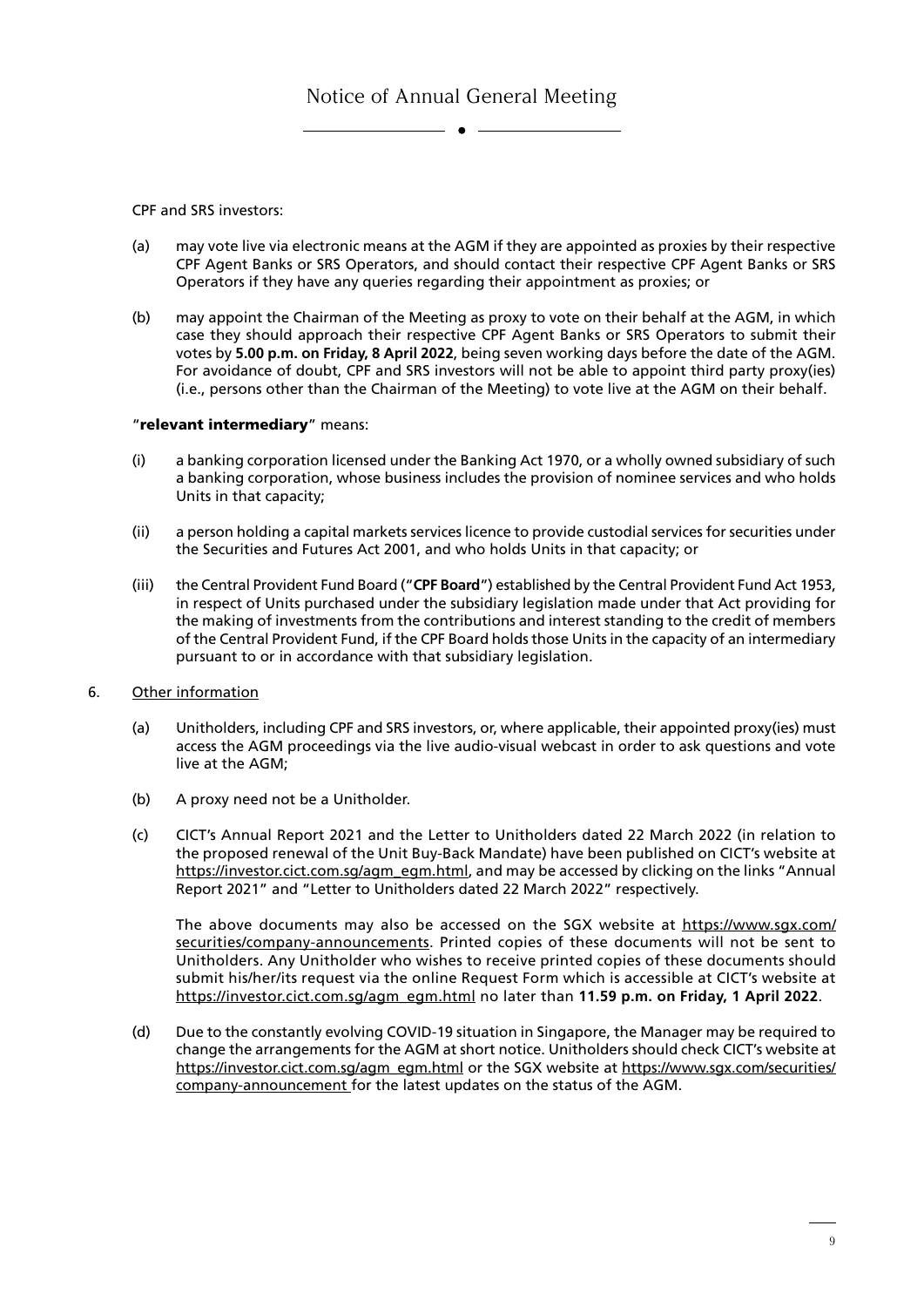$\bullet$   $-$ 

**Personal Data Privacy:**

By (a) submitting an instrument appointing a proxy(ies) to attend, speak and vote at the AGM and/or any adjournment thereof, (b) pre-registering for the AGM in accordance with the Notice of AGM; and/or (c) submitting any question to the Chairman of the Meeting in advance of the AGM in accordance with the Notice of AGM, a Unitholder (i) consents to the collection, use and disclosure of the Unitholder's personal data by CICT (or its agents or service providers) for the following purposes (collectively, "**Purposes**"); (ii) warrants that where the Unitholder discloses the personal data of the Unitholder's proxy(ies) to CICT (or its agents or service providers), the Unitholder has obtained the prior consent of such proxy(ies) for the collection, use and disclosure by CICT (or its agents or service providers) of the personal data of such proxy(ies) for the Purposes; and (iii) agrees to provide CICT with written evidence of such prior consent upon reasonable request:

- (1) the processing, administration and analysis by CICT (or its agents or service providers) of instruments appointing a proxy(ies) for the AGM (including any adjournment thereof);
- (2) the processing of the pre-registration for purposes of verifying the status of Unitholders, granting access to Unitholders (or their appointed proxy(ies)) to the AGM and providing them with any technical assistance where necessary;
- (3) the addressing of relevant and substantial questions received from Unitholders in advance of the AGM and, if necessary, the following up with the relevant Unitholders in relation to such questions;
- (4) the preparation and compilation of the attendance lists, proxy lists, minutes and other documents relating to the AGM (including any adjournment thereof); and
- (5) in order for CICT (or its agents or service providers) to comply with any applicable laws, listing rules, take-over rules, regulations and/or guidelines.